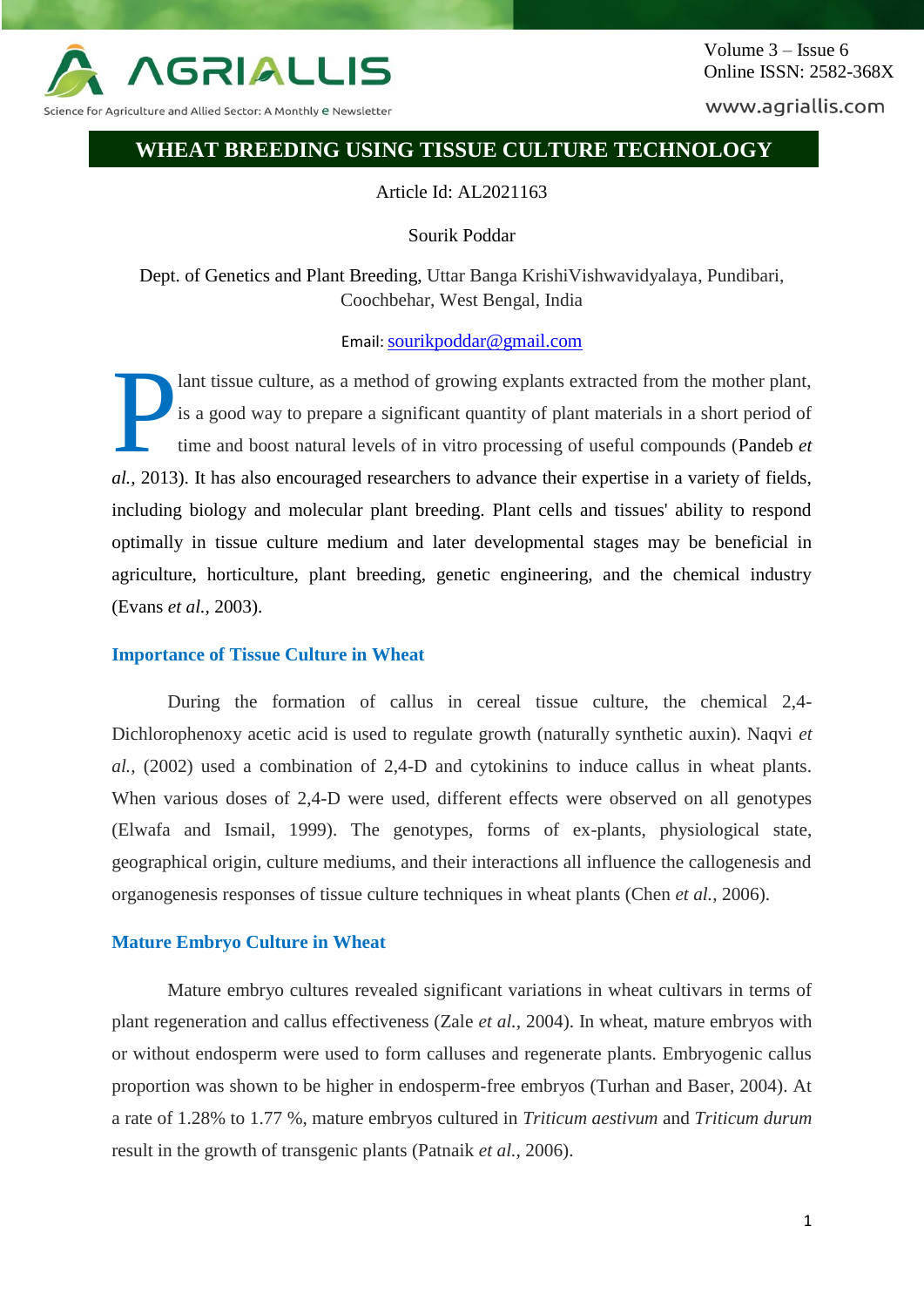

## **Immature Embryo Culture in Wheat**

Wheat callus reaction to ABA was demonstrated using immature embryo culture (Morris *et al.,* 1989). Immature embryo culture can be used to study the floral developmental mechanisms in wheat. Immature embryos are the best ex-plant sites for callus induction and somatic embryogenesis in cereals. Immature embryos cultured in wheat can quickly produce callogenesis and organogenesis (Redway*et al.,* 1990).

### **Somaclonal Variations in Wheat**

Plant regeneration from embryogenic tissues of somatic cells revealed that morphological and chromosomal modifications occurred during culturing as well. Variations in Mt DNA plantlets were observed in immature embryo culturing, and these distinctions were easily stabilised during Callogenesis (Hartmann *et al.,* 1987). Variations in Mt DNA were also observed in green plant regeneration arising from somatic tissue culture (Aubry *et al.,* 1989). Plants that have undergone in-vitro culturing have phenotypic modifications that are real representations of genetic variants (Liu and Chen, 1978 a and b; Orton, 1980). Some plants retained their original morphology, demonstrating that changes in field conditions are caused by physiological factors rather than genetics (Callebaut *et al.,* 1978)

## **Conclusion**

Plant Tissue Culture has a major impact on both agricultural and ornamental plants. In-vitro embryo culture can help with a variety of realistic plant breeding issues. Embryo culture may aid in the research of plant feeding, metabolism, and developmental stages. Somatic embryogenesis, cell biological techniques, and molecular approaches, in addition to traditional breeding programs, have been shown to be useful instruments for improving the genetics of various crop plants. Callus induction and plantlet regeneration is greatly influenced by media structure, genotype, and their interactions. The regeneration capability of media can be increased by using various growth regulators.

#### **Reference**

Aubry C.J., Buyser D., Hartmann C., Henry Y., and Rode A., 1989, Changes in molecular organization of mitochondrial genome in albino tissue cultures derived from wheat pollen embryos and in plants regenerated from these cultures, *Plant Science*, 65(1): 103-110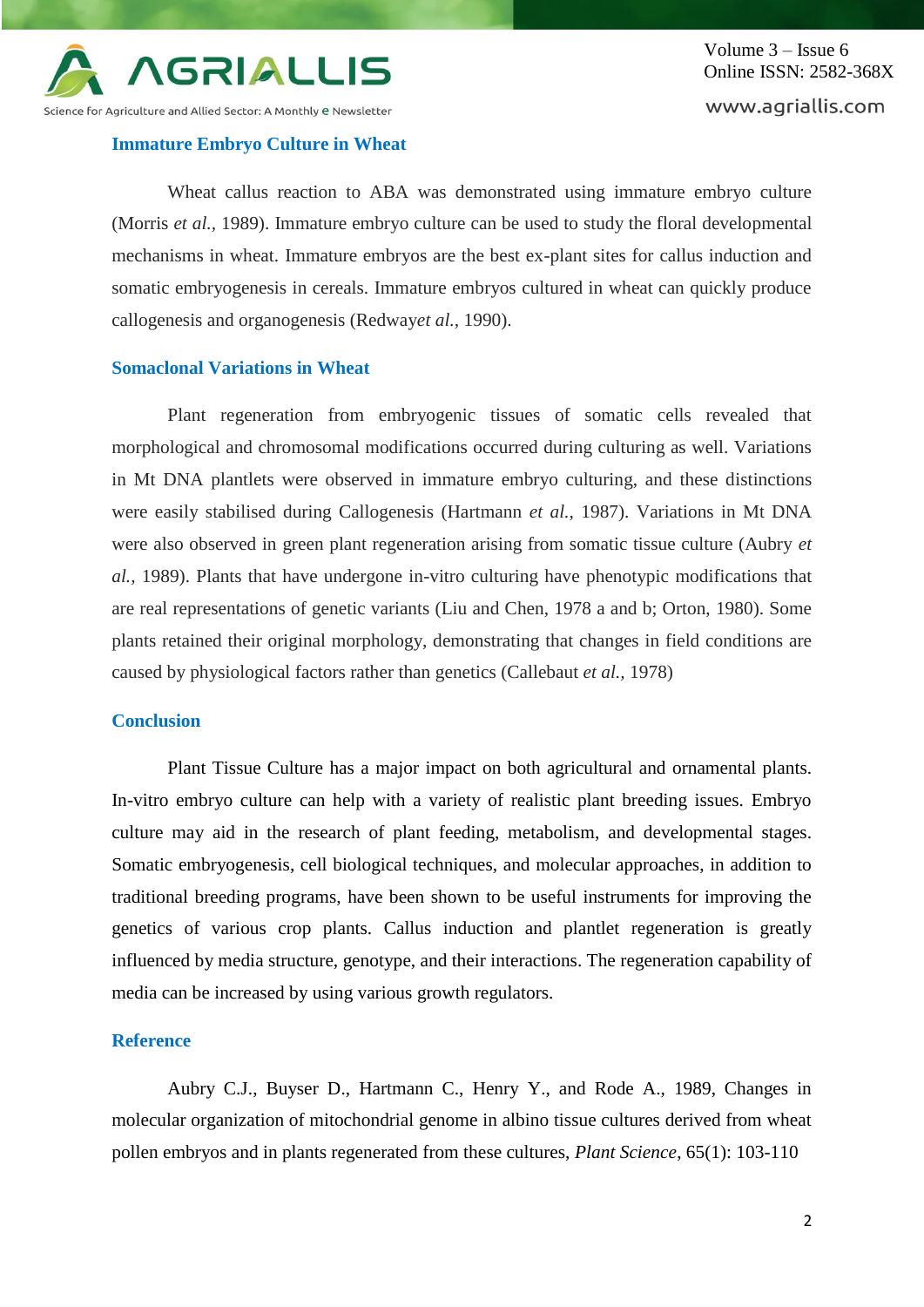

Volume 3 – Issue 6 Online ISSN: 2582-368X

www.agriallis.com

Callebaut A., Motle J.C., and Cat W.D., 1987, Substrate utilization by embryogenic and non-embryogenic cell suspension cultures of (*Cucumis sativus* L.), *Journal of Plant Physiology*, 127(3-4): 271-280

Chen J.Y., Yue R.Q., Xu H.X., and Chen X., 2006, Study on plant regeneration of wheat mature embryo under endosperm- supported culture, *Agriculture Sciences in China*, 5(8): 572-578

Elwafa A.A.A., and Ismail A.E.A., 1999, Callus induction and plant regeneration from cultures of immature embryos of spring wheat, *Assiut J. Agric. Sci*., 30: 13-23

Evans D.E., Coleman J.O.D., and Kearns A., eds., 2003, Plant Cell Culture, Bios Scientific Publishers, Taylor and Francis Group, London, pp.1

Hartmann C., Buyser J.D., Henry Y., Falconet D., Lejeune B., Benslimane A., Quettera F., and Rode A., 1987, Time course of mitochondrial genome variation in wheat embryogenic somatic tissue cultures, *Plant Science*, 53(2): 191-198

Liu M.C., and Chen W.H., 1978a, Tissue and cell culture as aid to sugarcane breeding II.Performance and yield potential of sugarcane callus derived lines*, Euphytica*, 25(1): 273- 282

Liu M.C., and Chen W.H., 1978b, Significant improvement in sugarcane by using tissue culturemethods, In: Fourth International Congress Plant Tissue and Cell Culture(Abstr.) Univ. Calgary, Alberta, Canada, pp.163

Morris C.F, Moffatt J. M., Sears R.G., and Paulsen G.M., 1989, Seed dormancy and responses of caryopses, embryos, and calli to abscisic acid in wheat, *Journal of Cancer*, 90(2): 643-647

Naqvi S.M.S., Yasmin T., Rashid H., Chaudary Z., and Qureshi A., 2002, Callus induction from seeds of *Zea mays* var. EV-2097, *Pakistan Journal of Biological Science*, 5(9): 956-958

Orton T.J., 1980, Chromosomal variability in tissue cultures and regenerated plants of *Hordeum,Theoretical & Applied Genetics*, 56(56): 101-112